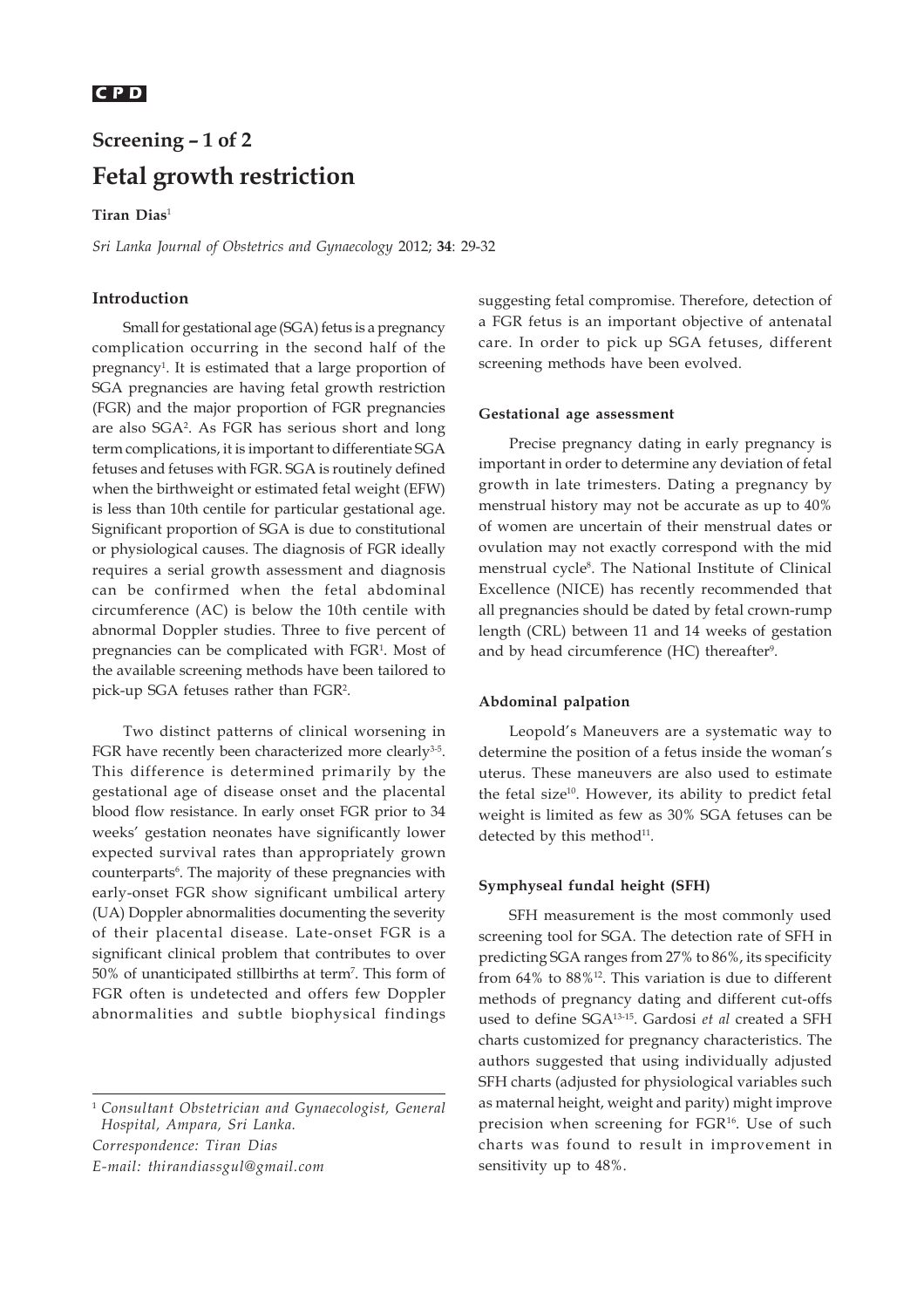#### **Ultrasound biometry – gold standard test**

A reduced fetal AC on ultrasonographic evaluation is reported to be the most sensitive biometric measurement in predicting SGA (sensitivities of 72.9-94.5% and specificities of 50.6- 83.8%). An AC within the normal range reliably excludes FGR, with a false negative rate of less than 10%17. The ultrasound EFW has lesser sensitivity than AC in detecting SGA (sensitivities of 33.3-89.2% and specificities of  $53.7-90.9\%$ )<sup>17</sup>. Since growth is a dynamic process, serial measurements improve prediction of SGA and FGR. Furthermore, use of customized fetal AC/EFW charts and use of growth velocity in addition to fetal size improves the detection of SGA and FGR<sup>18</sup>.

#### **New screening strategies**

Scientific advances over the past years have raised the hope that many pregnancy complications are potentially predictable during first and second trimesters<sup>19</sup>. Poor conversion of the spiral arteries reflected in increased uterine artery Doppler resistance, is involved in the genesis of early onset FGR than FGR after 34 weeks. Doppler assessment of uterine artery blood flow resistance may be used to screen for FGR either in the first or second trimesters. It is also becoming increasingly apparent that combining data from maternal characteristics and history with findings of biophysical and biochemical tests can define the patient-specific risk for a FGR19.

#### **First trimester screening of FGR**

Effective screening for FGR in the first trimester may be of value in targeting potential therapeutic agents<sup>20</sup>, whereas later identification in the second trimester may be used to undertake intensive monitoring of the pregnancy<sup>21</sup>. Over the last years a number of Doppler ultrasound studies of the uteroplacental circulation have confirmed that increased impedance to flow in these vessels is associated with an increased risk for subsequent development of pre-eclampsia and/or FGR<sup>22</sup>.

Transabdominal uterine artery Doppler assessment can be undertaken at 11-14 weeks. A mid-sagittal section of the uterus needs to be obtained, and the cervical canal can be identified. The probe needs to move laterally until the paracervical vascular plexus is observed. Colour Doppler imaging is used to identify the uterine artery as it turned cranially to make its ascent to the uterine body. Measurements are then taken at this point, before the uterine artery branched into the arcuate arteries<sup>23</sup> (Figure 1).



*Figure 1.* **First trimester uterine artery Doppler wave.**

Dugoff *et al* have assessed the risk of FGR using first uterine artery Doppler at 10-14 weeks and reported that those with a high uterine artery mean resistance index (>75th percentile) were 5.5 times more likely to have FGR24. Karagiannis *et al* have demonstrated that an algorithm combining maternal characteristics and biophysical and biochemical tests at 11-13 weeks could potentially identify half of pregnancies that deliver SGA neonates in the absence of PE, at a 10% false positive rate25 (Table 1).

#### **Second trimester screening of FGR**

A study by Gomez *et al* examined uterine artery Doppler at 11-14 weeks and at 19-22 weeks. They have recruited 870 women including 24 cases of preeclampsia (2.75%) and 37 (4.25%) of FGR. Compared to pregnancies with a normal outcome, complicated pregnancies showed a significantly higher prevalence of a bilateral notch and a higher mean pulsatility index in each of the two intervals studied. Women with persistently abnormal mean pulsatility index in the first and second trimester were at greatest risk for adverse perinatal outcome (odds ratio (OR) 10.7; 95% confidence interval (CI) 3.7-30.9), suggesting that the sequence of changes in uterine blood flow between first and second trimesters correlates with the subsequent development of hypertensive disorders and FGR<sup>26</sup>. It is known that detection rate of FGR is lesser than the detection of early onset preeclampsia by second trimester Doppler (60%, 85% respectively). Furthermore, overall detection of FGR is better with second trimester uterine artery Doppler than first trimester Doppler<sup>26</sup> (Table 2).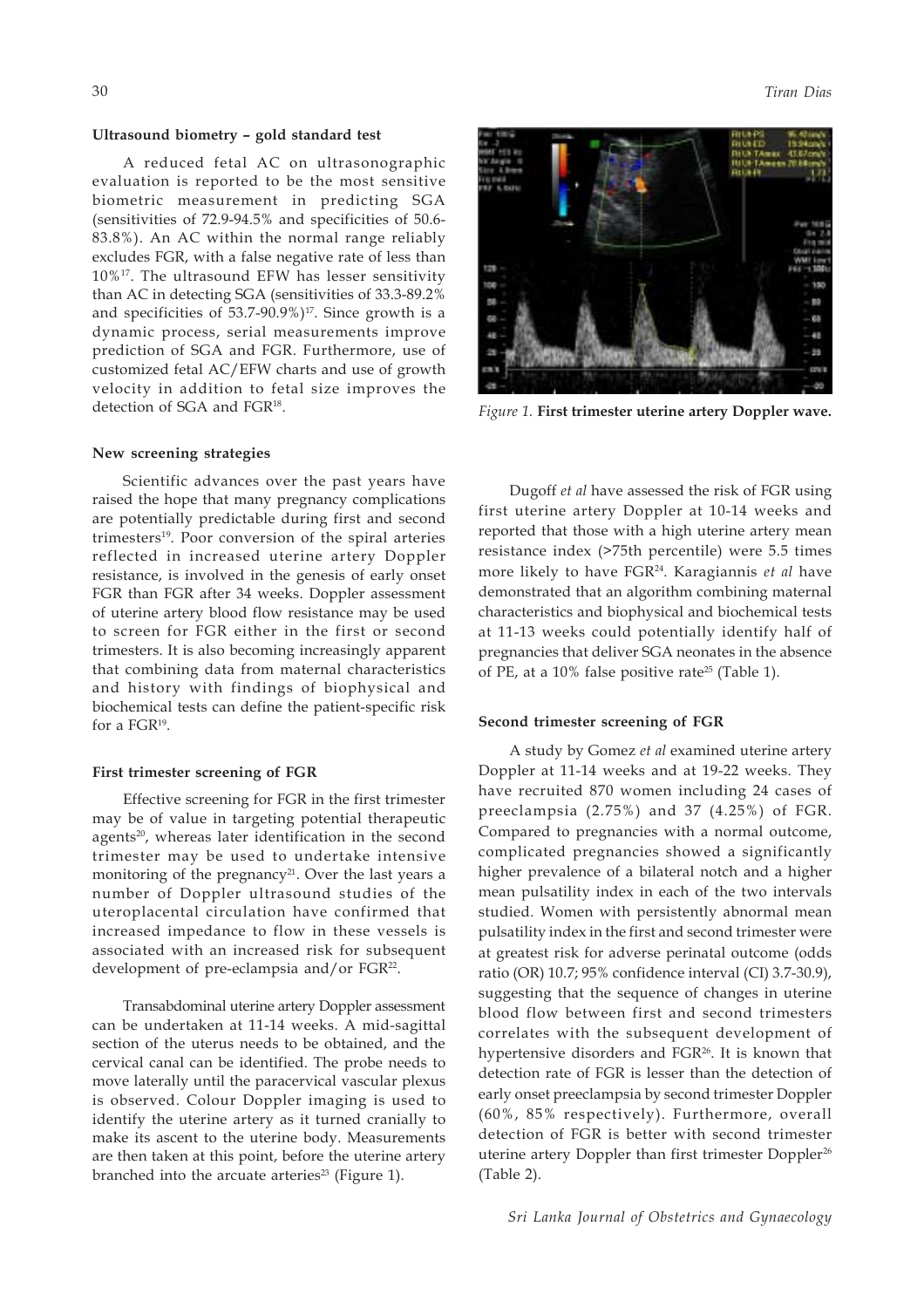

**Table 1. Performance of screening for delivery of SGA neonates by maternal factors only and maternal** factors with biophysical markers<sup>+</sup> (uterine artery pulsatility index, mean arterial pressure, fetal nuchal **translucency thickness) and biochemical markers\* (maternal serum pregnancy associated plasma protein-A, free beta-human chorionic gonadotrophin, placental growth factor, placental protein 13, a disintegrin and metalloprotease). Adopted from Karagiannis** *et al* **2010**<sup>25</sup>**.**

| Method of screening                                    | $SGA \leq 37$ weeks |                   | SGA >37 weeks    |                   |
|--------------------------------------------------------|---------------------|-------------------|------------------|-------------------|
|                                                        | DR for FPR<br>$5\%$ | DR for FPR<br>10% | DR for FPR<br>5% | DR for FPR<br>10% |
| Maternal factors                                       | 23.3                | 35.0              | 20.8             | 33.9              |
| Maternal factors plus biophysical markers <sup>+</sup> | 33.7                | 46.8              | 24.3             | 36.8              |
| Maternal factors plus biochemical markers*             | 50.1                | 63.0              | 29.0             | 41.7              |
| All markers                                            | 60.7                | 73.2              | 32.5             | 45.8              |

#### **Table 2. Detection rate of SGA/FGR for different screening methods**

| <b>Test</b>                                                                         | Detection rate of early<br>onset SGA (%) | Detection rate of late<br>onset SGA (%) |  |
|-------------------------------------------------------------------------------------|------------------------------------------|-----------------------------------------|--|
| Abdominal palpation                                                                 | 29                                       |                                         |  |
| SFH measurement                                                                     | $30 - 40$                                |                                         |  |
| SFH on customized charts                                                            | 48                                       |                                         |  |
| First trimester uterine artery Doppler                                              | 45 (FPR 10%)                             | 35 (FPR 10%)                            |  |
| First trimester uterine artery Doppler, biochemical and<br>maternal characteristics | 73 (FPR 10%)                             | 46 (FPR 10%)                            |  |
| Second trimester uterine artery Doppler and<br>maternal characteristics             | 45<br>60                                 |                                         |  |

### **Summary**

Uterine artery Doppler studies can be used as an effective test in predicting pregnancies at high risk of developing complications related to uteroplacental insufficiency. It can be performed at the same time as routine ultrasound pregnancy assessment. Uterine artery Doppler has a low false positive rate and identifies women who may benefit from increased antenatal surveillance or prophylactic therapy.

#### **References**

- 1. Mars'al K, Persson PH, Larsen T, Lilja H, Selbing A, Sultan B. Intrauterine growth curves based on ultrasonically estimated foetal weights. *Acta Paediatr* 1996; **85**: 843-8.
- 2. Mars'al K, Persson PH. Ultrasonic measurement of fetal blood velocity wave form as a secondary diagnostic test in

screening for intrauterine growth retardation. *J Clin Ultrasound* 1988; **16**: 239-44.

- 3. Baschat AA, Turan O, Berg C, Turan S, Moyano D, Bhide A, Galan H, Thilaganathan B, Bower S, Gembruch U, Nicolaides KH, Harman CR. Integration of venous Doppler and biophysical profile provides optimal delivery timing in fetal growth restriction (FGR). *Am J Obstet Gynecol* 2007; **198**: S29.
- 4. Turan OM, Turan S, Gungor S, Berg C, Moyano D, Gembruch U, Nicolaides KH, Harman CR, Baschat AA. Progression of Doppler abnormalities in intrauterine growth restriction. *Ultrasound Obstet Gynecol* 2008; **32**: 160-7.
- 5. Oros D, Figueras F, Cruz-Martinez R, Meler E, Munmany M, Gratacos E. Longitudinal changes in uterine, umbilical and fetal cerebral Doppler indices in late-onset small for gestational age fetuses. *Ultrasound Obstet Gynecol* 2011; **37**: 191-5.